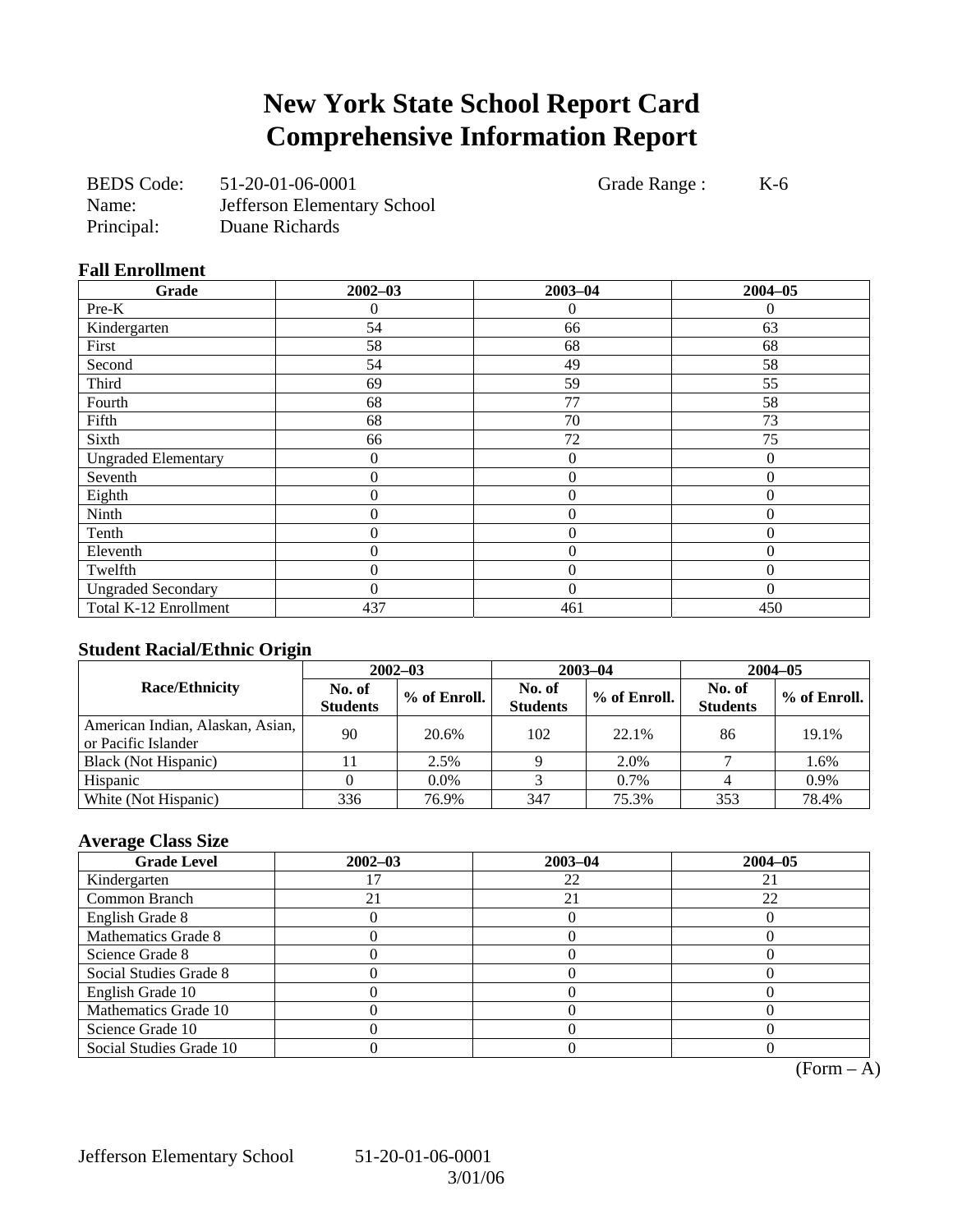### **District Need to Resource Capacity Category**

| <b>N/RC</b> Category | <b>Description</b>                                                     |
|----------------------|------------------------------------------------------------------------|
|                      | This is a rural school district with high student needs in relation to |
|                      | district resource capacity.                                            |

### **Similar School Group and Description**

| <b>Similar School Group</b> | <b>Description</b>                                                                                                                                                                                                                                                       |
|-----------------------------|--------------------------------------------------------------------------------------------------------------------------------------------------------------------------------------------------------------------------------------------------------------------------|
|                             | All schools in this group are elementary level schools in rural<br>school districts with high student needs in relation to district<br>resources. The schools in this group are in the higher range of<br>student needs for elementary level schools in these districts. |

All schools within the same N/RC category are divided into three similar school groups defined by the percentage of students in the school who are eligible for the free-lunch program and/or who are limited English proficient (also known as English language learners).

### **Student Demographics Used To Determine Similar Schools Group**

| ີ                                 |             |         |             |         |             |         |
|-----------------------------------|-------------|---------|-------------|---------|-------------|---------|
|                                   | $2002 - 03$ |         | $2003 - 04$ |         | $2004 - 05$ |         |
|                                   | Count       | Percent | Count       | Percent | Count       | Percent |
| <b>Limited English Proficient</b> |             | . . 1%  |             | .5%     | 14          | 3.1%    |
| <b>Eligible for Free Lunch</b>    | 227         | 52.0%   | 242         | 52.5%   | 241         | 53.6%   |

### **Attendance and Suspension**

|                               | $2001 - 02$               |                   |                           | $2002 - 03$       | $2003 - 04$               |                   |
|-------------------------------|---------------------------|-------------------|---------------------------|-------------------|---------------------------|-------------------|
|                               | No. of<br><b>Students</b> | $%$ of<br>Enroll. | No. of<br><b>Students</b> | $%$ of<br>Enroll. | No. of<br><b>Students</b> | $%$ of<br>Enroll. |
| <b>Annual Attendance Rate</b> |                           | 96.5%             |                           | 96.9%             |                           | 96.7%             |
| <b>Student Suspensions</b>    |                           | $1.1\%$           |                           | 0.9%              |                           | 1.1%              |

# **Student Socioeconomic and Stability Indicators**

#### **(Percent of Enrollment)**

|                          | $2002 - 03$ | $2003 - 04$ | $2004 - 05$ |
|--------------------------|-------------|-------------|-------------|
| <b>Reduced Lunch</b>     | 1.9%        | 17.4%       | 14.4%       |
| <b>Public Assistance</b> | 41-50%      | 51-60%      | 51-60%      |
| <b>Student Stability</b> | 91%         | 86%         | 93%         |

# **Staff Counts**

| Staff                                 | $2004 - 05$ |
|---------------------------------------|-------------|
| <b>Total Teachers</b>                 |             |
| <b>Total Other Professional Staff</b> |             |
| <b>Total Paraprofessionals</b>        | NΑ          |
| Teaching Out of Certification*        |             |

\*Teaching out of certification more than on an incidental basis.

 $(Form - B)$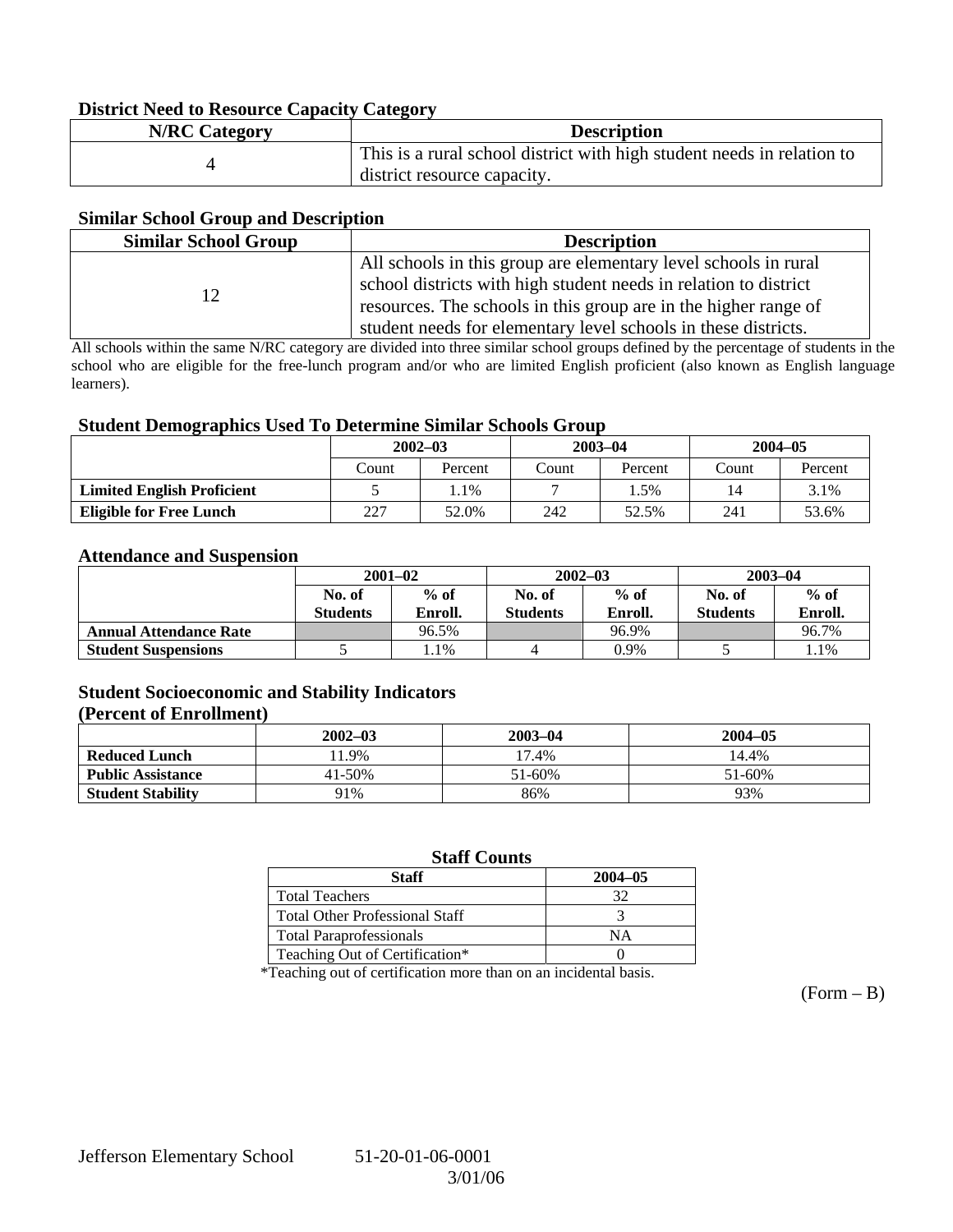|                 |                                   | <b>Number</b><br><b>Tested</b> | % at Level 1 | $\%$ at Level 2 | $%$ at Level 3 | $%$ at Level 4 |
|-----------------|-----------------------------------|--------------------------------|--------------|-----------------|----------------|----------------|
|                 | <b>General-Education Students</b> | 61                             | 5%           | 8%              | 75%            | $1\%$          |
| <b>Nov 2004</b> | <b>Students with Disabilities</b> | 10                             | 20%          | 30%             | 50%            | 0%             |
|                 | All Students                      |                                | 7%           | 1%              | 72%            | 10%            |

# **Elementary-Level Social Studies**

# **Middle-Level Social Studies**

|                  |                                   | <b>Number</b><br><b>Tested</b> | $\%$ at Level 1 |    | $\%$ at Level 2 $\%$ at Level 3 $\parallel$ | $%$ at Level 4 |
|------------------|-----------------------------------|--------------------------------|-----------------|----|---------------------------------------------|----------------|
|                  | <b>General-Education Students</b> |                                | 0%              | 0% | 0%                                          | 0%             |
| <b>June 2005</b> | <b>Students with Disabilities</b> |                                | 0%              | 0% | 0%                                          | 0%             |
|                  | All Students                      |                                | 0%              | 0% | 0%                                          | 0%             |

 $(Form - I)$